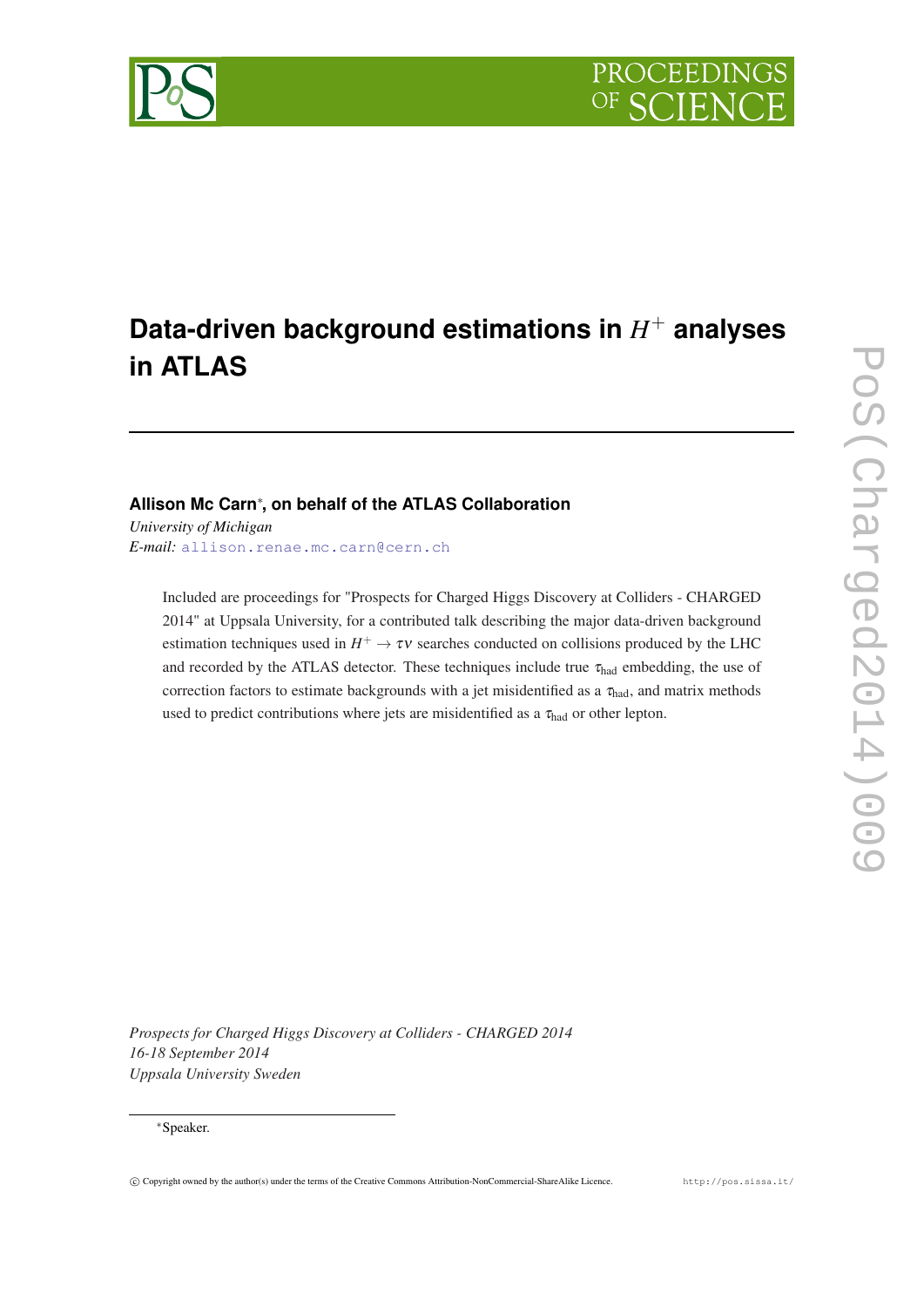# 1. Introduction

Charged Higgs bosons are predicted by beyond Standard Model scenarios with extended Higgs sectors, of which the Minimal Supersymmetric Standard Model (MSSM), which has a second Higgs doublet field, is one example [\[1,](#page-5-0) [2,](#page-5-0) [3](#page-5-0), [4](#page-6-0), [5\]](#page-6-0). These proceedings include information from searches that have been conducted for the existence of a charged Higgs boson using collisions produced at  $\sqrt{s}$  = 7 and 8 TeV by the LHC and recorded by the ATLAS detector [[6](#page-6-0), [7](#page-6-0), [8](#page-6-0), [9](#page-6-0)].

#### 1.1 Charged Higgs boson production and decay

The dominant production mechanism for charged Higgs bosons differs depending on its mass. When  $m_{H+} < m_{top}$ , it is produced in  $t\bar{t}$  decays. When  $m_{H+} > m_{top}$ , it is dominantly produced in association with a top quark.

For  $m_{H+} < m_{top}$ , the dominant decay is  $H^+ \to \tau \nu$ , and this decay channel remains sizeable even for  $m_{H+} > m_{top}$ . Since this decay mode provides relatively clean signatures, it has been a focus for run-1 searches. As a result, modelling of  $\tau$  leptons is very important for run-1 searches, and many data-driven methods have been developed to estimate events with  $\tau$  leptons and their backgrounds.

# 1.2  $\tau$  reconstruction and identification

 $\tau$  leptons can decay either hadronically or into an electron or muon. When the decay of the  $\tau$ is to an electron or muon, it is identified as an electron or muon. When a  $\tau$  decays hadronically, it can be identified by a characteristic signature of one or three highly collimated charged tracks. The visible decay product of the hadronically-decaying  $\tau$  lepton,  $\tau_{\text{had-vis}}$ , is reconstructed and identified with dedicated algorithms.

Candidates for identification as  $\tau_{\text{had}-vis}$  arise from jets reconstructed from energy deposits in calorimeters, using the anti- $k_t$  algorithm [\[10](#page-6-0)] with a radius parameter of  $R = 0.4$ , which have  $p_T >$ 10 GeV and one or three charged particle tracks within a narrower radius of ∆R < 0.2 around the intermediate  $\tau_{\text{had-vis}}$  axis [[11\]](#page-6-0). The output of boosted decision tree algorithms [[12](#page-6-0)] are used to distinguish  $\tau_{\text{had-vis}}$  from jets not initiated by  $\tau$  leptons, separately for  $\tau_{\text{had}}$  decays with one or three charged tracks. The requirement on this algorithm is referred to as the  $\tau_{\text{had-vis}}$  ID requirement. Other dedicated algorithms are used to reject electrons and muons that could be incorrectly identified as  $\tau_{\text{had-vis}}$  [\[11](#page-6-0)]. After these algorithms are applied, the backgrounds arising from muons and electrons misidentified as  $\tau_{\text{had-vis}}$  are generally very small, though there is still a sizeable jet background.

# 1.3 Searches and their backgrounds

This document covers background estimation techniques used in three separate searches. The first of these is the " $\tau_{\text{had}}$  + jets search [\[7\]](#page-6-0), which is a search for a final state with one  $\tau_{\text{had}}$ ,  $E_{\text{T}}^{\text{miss}}$ , jets, at least 1 *b*-tagged jet, and no electrons or muons. This search is performed for  $m_{H^+}$  in the ranges of 80-160 GeV and 180-1000 GeV. The second is the "Ratio Method" search [[8\]](#page-6-0), which investigates the ratio between the yields of " $\tau_{\text{had}} + e$  or  $\mu$ " and " $e + \mu$ " final states. Deviations from the expected ratio would indicate the presence of new physics, such as  $H^+$ , and the search was performed for  $m_{H+}$  = 90-160 GeV. The third is the " $\tau_{\rm lep}$  + jets" search, which is for a final state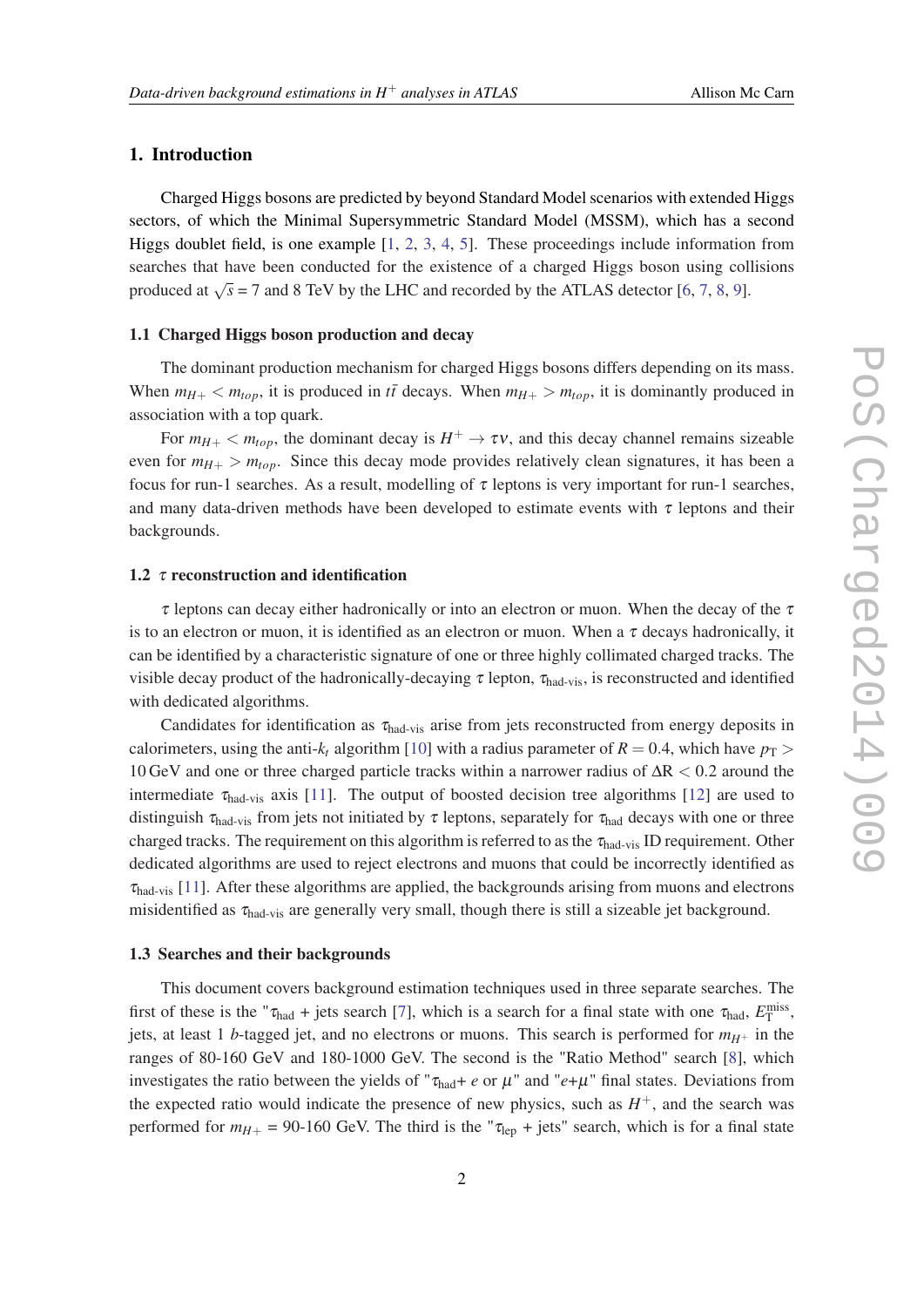with one electron or muon,  $E_T^{\text{miss}}$ , jets, at least 1 *b*-tagged jet, and no  $\tau_{\text{had}}[9]$  $\tau_{\text{had}}[9]$  $\tau_{\text{had}}[9]$ . The backgrounds and methods of estimation for each analysis are described in Table 1.

| Backgrounds with                                                              | $" \tau_{\text{had}} + \text{jets"}$ | "Ratio Method"     | $"\tau_{\text{len}} + \text{jets}"$ |
|-------------------------------------------------------------------------------|--------------------------------------|--------------------|-------------------------------------|
| correctly reconstructed $\tau_{\text{had}}$ ("True $\tau_{\text{had}}$ ")     | $\tau_{\text{had}}$ embedding        | Simulation         | N/A                                 |
| jets misidentified as $\tau_{\text{had}}$                                     | Simulation                           | Simulation         | N/A                                 |
| e or $\mu$ misidentified as $\tau_{\text{had}}$ ("Fake $\tau_{\text{had}}$ ") | Matrix method                        | Correction factors | N/A                                 |
| jets or non-prompt $e/\mu$ misidentified as prompt $e/\mu$ ("Fake $e/\mu$ ")  | N/A                                  | Matrix method      | Matrix method                       |

Table 1: Background categorization and estimation techniques for the three searches covered in these proceedings, " $\tau_{\text{had}}$  + jets", "Ratio Method", and " $\tau_{\text{lep}}$  + jets".

# 2. True  $\tau_{\text{had}}$ : embedding

In the "Ratio Method" search, backgrounds with true  $\tau_{\text{had}}$  are estimated from simulation, but in the " $\tau_{\text{had}}$  + jets" analysis, it is possible to estimate this background using a method known as  $\tau_{\text{had}}$  embedding. This method takes the full event, except for the  $\tau_{\text{had}}$ , directly from data, so no uncertainties due to theoretical cross sections or simulation need to be taken into account. While there are systematic uncertainties associated with the embedding process, these are generally much smaller than the total systematic uncertainties included when using simulation.

The embedding method uses events from a " $\mu$  + jets" region in data, which is dominated by *tt* decays, as is also expected in the " $\tau_{\text{had}}$ + jets" signal region. Data events that pass a " $\tau_{\text{had}}$  + jets" selection cannot be used to estimate the background, since they cannot be selected in a data region that does not also have substantial potential signal contamination. On the other hand, " $\mu$  + jets" events can be selected with high purity and low signal contamination.

The " $\mu$  + jets" events are required to fire a single muon trigger, have exactly one  $\mu$  with  $p_T$  > 25 GeV, no electrons with  $E_T > 25$  GeV, at least 4(3) jets, for the low (high)  $m_{H^+}$  regions, at least 1 *b*-tagged jet, and  $E_T^{\text{miss}} > 25$  (40) GeV for the low (high)  $m_{H^+}$  regions. In these selected events, the  $\mu$  is then entirely removed, and a simulated  $\tau_{had}$  is embedded in its place. Then, the rest of the " $\tau_{\text{had}}$  + jets" signal region selection is applied to this embedded sample.

A strength of the  $\tau_{had}$  embedding is that the entire event is taken from data, with the exception of the simulated  $\tau_{\text{had}}$ . Due to lepton universality, these embedded events provide the normalization for the " $\tau_{\text{had}}$  +jets" signal region, after corrections are made for  $\tau \to \mu$  decays in data, the  $\mu$  and  $\tau_{\text{had}}$  trigger and identification efficiencies, and the branching fraction for  $\tau$  to decay hadronically. The results of  $\tau_{had}$  embedding can be seen in the final distributions for the " $\tau_{had}$  + jets" search, shown in Figure [1](#page-3-0).

While the  $\tau_{\text{had}}$  embedding method is useful for reducing the systematic uncertainties and removing the reliance of the background estimation on theoretical cross sections, it also has several important sources of potential bias that one needs to check. One of these is a bias from the  $E_T^{\text{miss}}$ requirement in the " $\mu$  + jets" event selection, since it is possible, in embedded events, for most of the  $E_{\rm T}^{\rm miss}$  of the event to arise from the hadronic  $\tau$  decay. Another potential source of bias is signal contamination in the data region, through  $H^+ \to \tau_{\rm lep} v$ . The  $m_T$  distribution of these potential contaminating events has been observed to be much softer than signal, such that the contamination has a negligible effect on exclusion limits in the current dataset.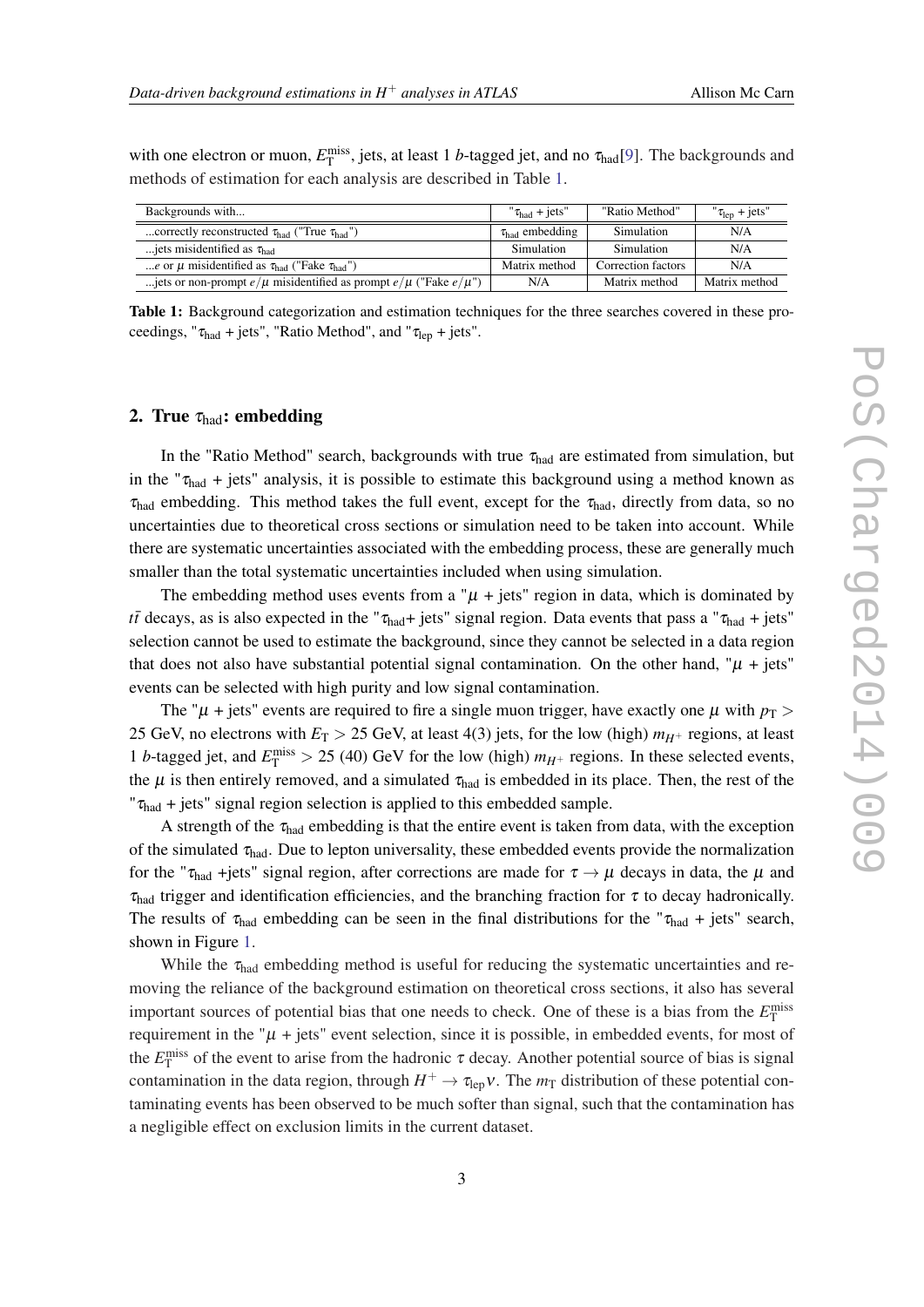<span id="page-3-0"></span>

Figure 1: Distributions of  $m<sub>T</sub>$  after all selection criteria [[7\]](#page-6-0). The hatched area shows the total post-fit uncertainty for the SM backgrounds. For the low mass selection (a), bins are 20 GeV wide up to  $m<sub>T</sub> = 320$  GeV, then 320–540 GeV and  $> 540$  GeV. For the high mass selection (b), bins are 20 GeV wide up to  $m<sub>T</sub>$  = 400 GeV then 400–460 GeV and > 460 GeV. All bins are normalised to 20 GeV bin width. For the low mass search (a), a possible signal contribution with  $m_{H^+} = 130$  GeV, and  $\mathcal{B}(t \to bH^+) \times \mathcal{B}(H^+ \to \tau^+ \nu) = 0.9\%$ is overlaid on the SM contributions. For the high mass search (b), a possible signal contribution with  $m_{H^+} = 250 \text{ GeV}$  and  $\tan \beta = 50$  in the  $m_h^{\text{max}}$  scenario of the MSSM [[13](#page-6-0)], where the corresponding cross section is scaled up by a factor of 5, is overlaid on the SM contributions.

# 3. Fake  $\tau_{\text{had}}$  and fake  $e/\mu$

Estimation of backgrounds with fake  $\tau_{\text{had}}$  or fake  $e/\mu$  meet with several difficulties. First of all, they generally arise from multi-jet processes, which have massive cross sections and tiny acceptance for signal regions. This makes it extremely difficult to generate sufficient numbers of simulated events to model the background. In addition there are problems of mismodeling in simulation, particularly in the case with a jet that is misidentified as a  $\tau_{\text{had}}$ . Due to these issues, these backgrounds are generally estimated in data-driven ways.

# 3.1 Correction factors

In the "Ratio Method" analysis, the approach to estimating the fake  $\tau_{\text{had}}$  backgrounds is to apply correction factors to simulation. This approach addresses the issues related to the mismodeling of simulated fake  $\tau_{\text{had}}$ . Since this analysis searches for final states with an  $e/\mu$  as well as a  $\tau_{\text{had}}$ , the backgrounds with fake  $\tau_{\text{had}}$  arise dominantly from electroweak processes, instead of multi-jet, so there is no issue due to the ability to generate sufficient numbers of simulated events for the dominant source of background.

To correct the modeling of the fake  $\tau_{had}$  events, correction factors are applied to the track distribution (0.71 for 1-prong and 0.92 for 3-prong  $\tau_{\text{had}}$ ), and then  $\tau_{\text{had}}$  ID efficiency factors measured from data are applied to simulated events, instead of using the simulated  $\tau_{had}$  ID. A drawback to this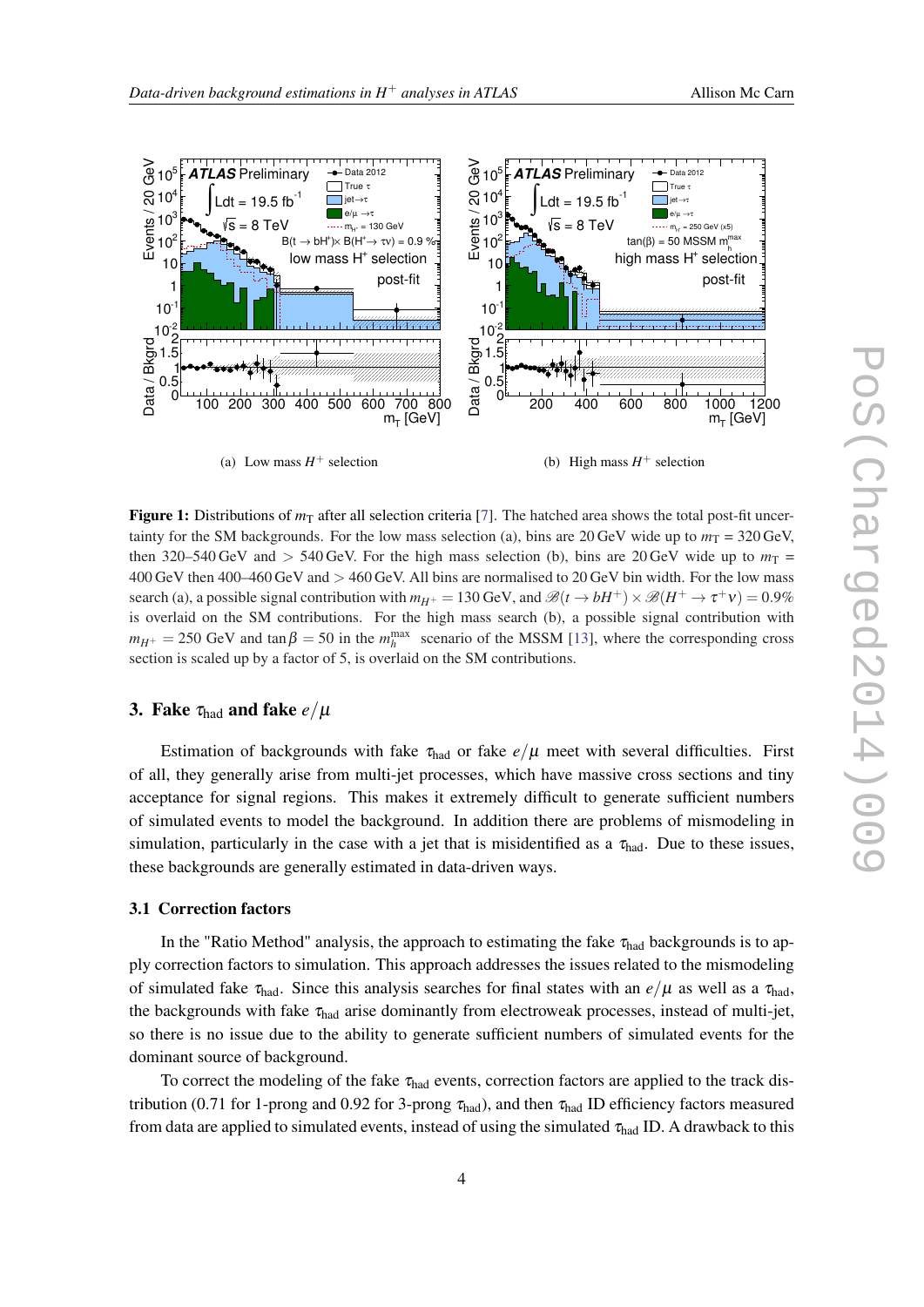<span id="page-4-0"></span>approach was that it still relies on simulated events, and thus includes all systematic uncertainties related to simulation.



Figure 2: Efficiency  $p_m$  for a misidentified object in the loose sample to pass the tight selection, as defined in Eq. 3.1 [[7\]](#page-6-0).  $p_m$  is measured in a W+jets control region in data, and shown as a function of  $p_T^{\tau}$  (a),  $|\eta^{\tau}|$ (b), and  $N_{\text{track}}^{\text{iso}}$  (c), separately for 1-track and 3-track  $\tau_{\text{had-vis}}$  candidates.  $N_{\text{track}}^{\text{iso}}$  gives the number of charged particle tracks in a cone  $0.2 < \Delta R < 0.4$  around the axis of the  $\tau_{\text{had-vis}}$ .

#### 3.2 Matrix method

In order to remove reliance on simulation, and therefore remove the need for systematic uncertainties associated with simulation, a new class of background estimation methods, "matrix methods", have been developed. These methods can be used to estimate backgrounds with fake  $\tau_{\text{had}}$  as well as fake  $e/\mu$ . They are used to estimate the fake  $\tau_{\text{had}}$  background in the " $\tau_{\text{had}}$  + jets" search (14-22% of background), the fake  $e/\mu$  background in the " $\tau_{\rm lep}$  + jets" search (~ 5%), and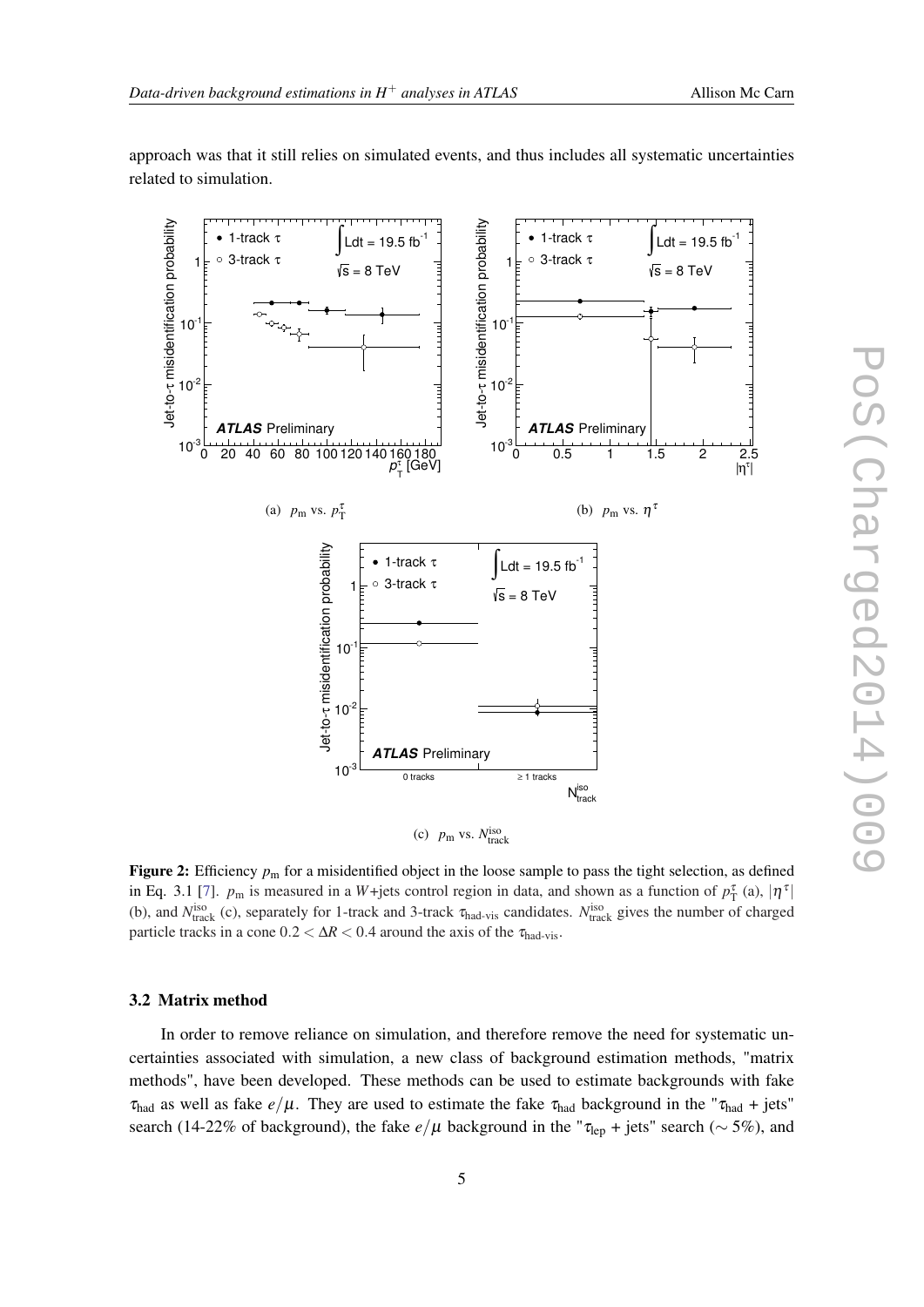<span id="page-5-0"></span>events where jets are misidentified as both  $\tau_{\text{had}}$  and  $e/\mu$  in the "Ratio Method" search (< 1% for  $\tau_{\text{had}}+e/\mu$ , ~ 9% for  $e+\mu$ ).

For the matrix method, two data samples are defined: the *tight* sample, which contains a larger fraction of events with a true object, and the *loose* sample, which contains a larger fraction of events with a misidentified object. By construction, the *tight* data sample is a subset of the *loose* data sample. The number of *loose* and *tight* events are denoted by  $N_L$  and  $N_T$ , while the number of events with true ("real") or misidentified objects are denoted as *N*<sup>r</sup> and *N*m. In terms of the efficiencies for a true or misidentified object in the *loose* sample to pass the *tight* selection (*p*<sup>r</sup> and  $p<sub>m</sub>$ , respectively), the following relation can be established:

$$
\begin{pmatrix} N_{\rm T} \\ N_{\rm L} \end{pmatrix} = \begin{pmatrix} p_{\rm r} & p_{\rm m} \\ (1 - p_{\rm r}) & (1 - p_{\rm m}) \end{pmatrix} \times \begin{pmatrix} N_{\rm r} \\ N_{\rm m} \end{pmatrix}.
$$
 (3.1)

Inverting the  $2 \times 2$  matrix above, the number of events in which the misidentified *loose* object passes the *tight* selection can be written as:

$$
N_{\rm m}^{\rm T} = p_{\rm m} N_{\rm m} = \frac{p_{\rm m} p_{\rm r}}{p_{\rm r} - p_{\rm m}} N_{\rm L} + \frac{p_{\rm m} (p_{\rm r} - 1)}{p_{\rm r} - p_{\rm m}} N_{\rm T}.
$$
 (3.2)

For the "Ratio Method" and " $\tau_{\text{lep}}$  + jets" searches, the *loose* selection loosens identification and isolation requirements from the standard object selection of the search, which defines the *tight* selection. For the "τhad+jets" search, the *loose* and *tight* selections are determined by not requiring or requiring the  $\tau_{had}$  candidate of the event to pass a  $\tau_{had}$  ID requirement. For this search, the values for  $p_m$  are measured from a control region in data that is dominated by  $W +$ jets events, and the *p*<sup>r</sup> efficiency is measured in simulation, with standard data-driven correction factors applied. The values for  $p_m$  measured from data and used in this search are shown in Figure [2](#page-4-0), and the final results of the method in the signal region can be seen in Figure [1](#page-3-0).

# 4. Conclusions

Many data-driven techniques have been developed and used in the context of the latest *H* + searches, including  $\tau_{\text{had}}$  embedding and matrix methods. These methods rely on data events to estimate backgrounds, thus avoiding modeling problems, many systematic uncertainties, and reliance on theoretical cross sections. These data-driven methods will need to be re-examined and re-commissioned for run-2 analyses, but the knowledge gained from backgrounds studies in run-1 will be a great help in future development.

# References

- [1] P. Fayet, Supersymmetry and Weak, Electromagnetic and Strong Interactions, Phys.Lett. B64 (1976) 159.
- [2] P. Fayet, Spontaneously Broken Supersymmetric Theories of Weak, Electromagnetic and Strong Interactions, Phys.Lett. B69 (1977) 489.
- [3] G. R. Farrar and P. Fayet, Phenomenology of the Production, Decay, and Detection of New Hadronic States Associated with Supersymmetry, Phys.Lett. B76 (1978) 575-579.